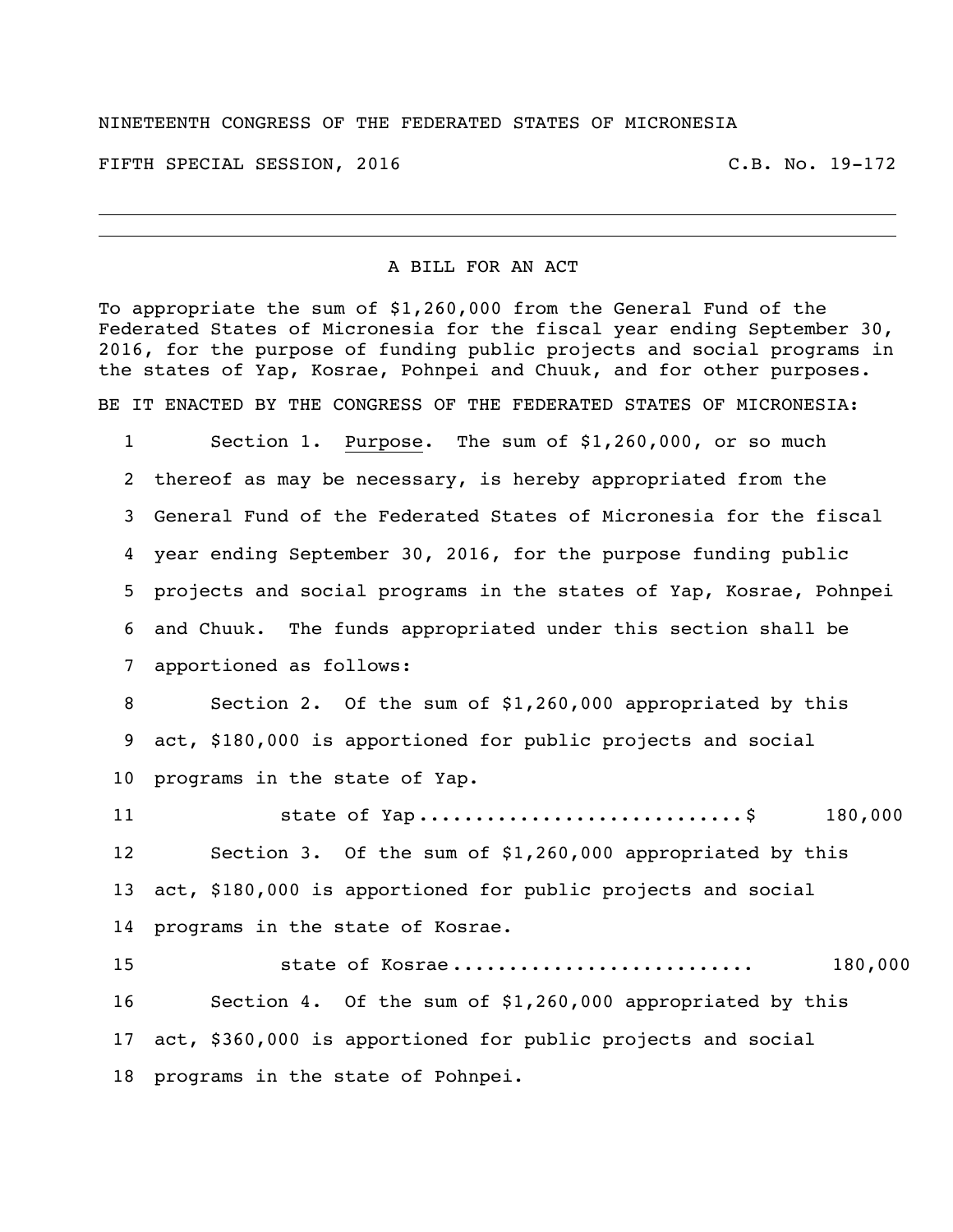| $\mathbf{1}$ |                                                        | state of Pohnpei                                               | 360,000 |
|--------------|--------------------------------------------------------|----------------------------------------------------------------|---------|
| 2            |                                                        | At Large<br>(1)                                                | 90,000  |
| 3            |                                                        | Election District No. 1<br>(2)                                 | 90,000  |
| 4            |                                                        | Election District No. 2<br>(3)                                 | 90,000  |
| 5            |                                                        | (4) Election District No. 3                                    | 90,000  |
| 6            |                                                        | Section 5. Of the sum of \$1,260,000 appropriated by this      |         |
| 7            |                                                        | act, \$540,000 is apportioned for public projects and social   |         |
| 8            | programs in the state of Chuuk.                        |                                                                |         |
| 9            |                                                        | state of Chuuk\$                                               | 540,000 |
| 10           | (1)                                                    | At-Large                                                       | 90,000  |
| 11           | (2)                                                    | Election District No. 1                                        | 90,000  |
| 12           | (3)                                                    | Election District No. 2                                        | 90,000  |
| 13           | (4)                                                    | Election District No. 3                                        | 90,000  |
| 14           | (5)                                                    | Election District No. 4                                        | 90,000  |
| 15           | (6)                                                    | Election District No. 5                                        | 90,000  |
| 16           | Section 6. Allotment and management of funds and lapse |                                                                |         |
| 17           | date.                                                  | All funds appropriated by this act shall be allotted,          |         |
| 18           |                                                        | managed, administered and accounted for in accordance with     |         |
| 19           |                                                        | applicable laws, including, but not limited to, the Financial  |         |
| 20           |                                                        | Management Act of 1979. The allottee shall be responsible for  |         |
| 21           |                                                        | ensuring that these funds, or so much thereof as may be        |         |
| 22           |                                                        | necessary, are used solely for the purpose specified in this   |         |
| 23           |                                                        | act, and that no obligations are incurred in excess of the sum |         |
| 24           |                                                        | appropriated. The allottee of the funds appropriated under     |         |
| 25           |                                                        | section 2 of this act shall be the Governor of Yap State.      | The     |